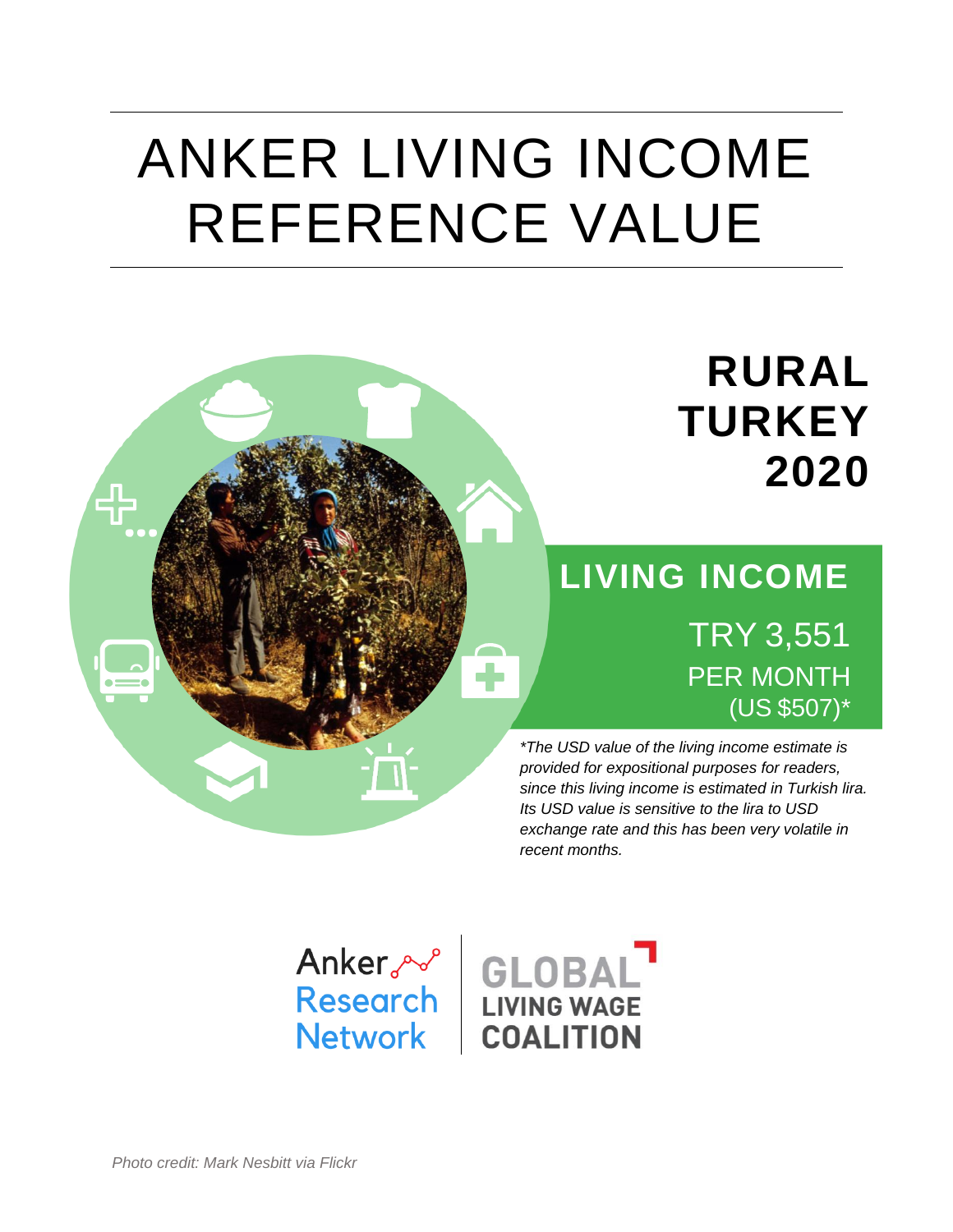*The Anker Reference Values are endorsed by the Global Living Wage Coalition (Fairtrade International, Rainforest Alliance, Social Accountability International and ISEAL Alliance). Development of the methodology was initiated and supported by Fairtrade International and German Federal Ministry for Economic Cooperation and Development (BMZ). Further support was received from Rainforest Alliance, Social Accountability International and Clif Bar & Company.*

GLOBAL **LIVING WAGE COALITION**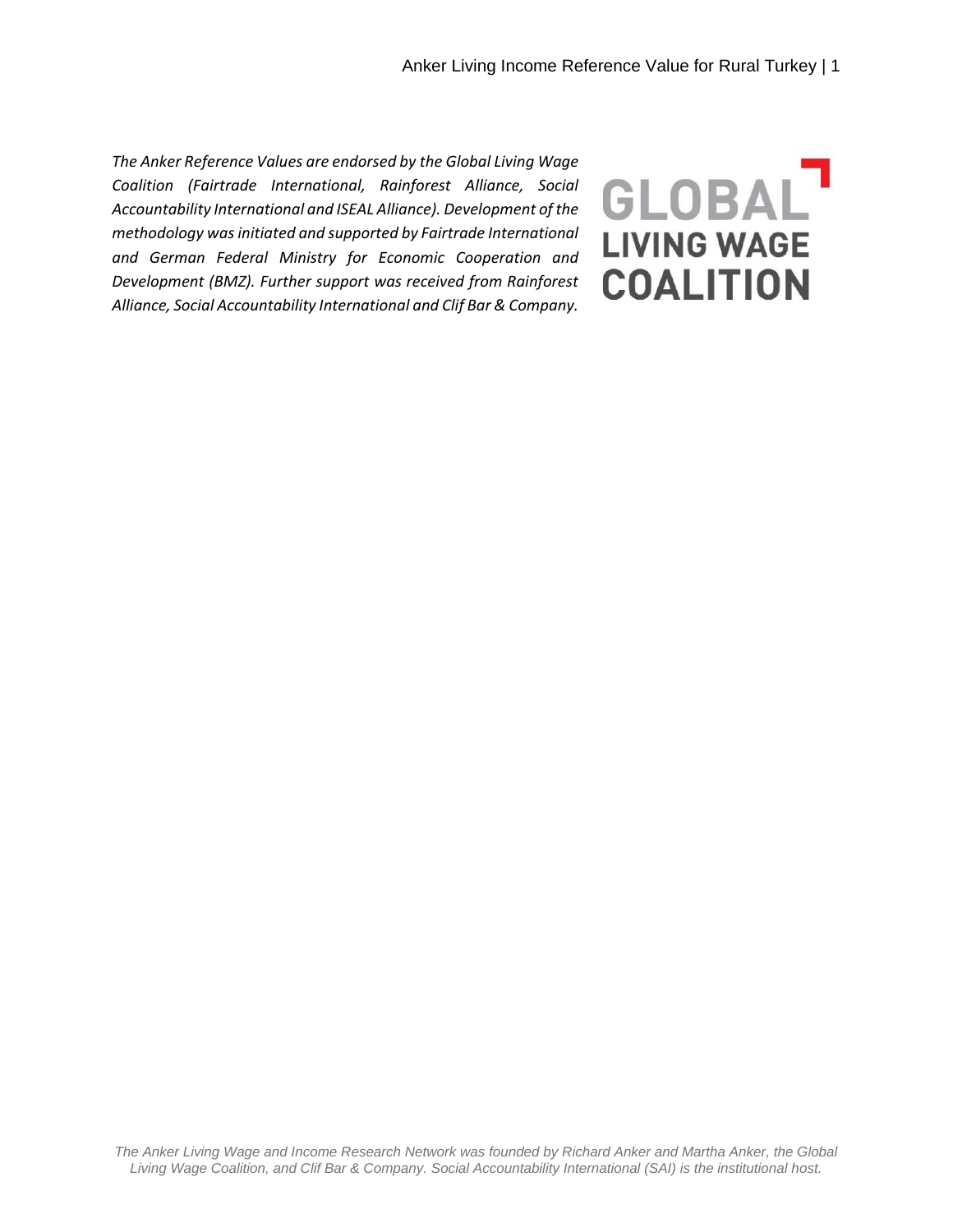## Anker Living Income Reference Value<sup>1</sup>

#### Rural Turkey 2020

#### **1. Anker Living Income Reference Value for rural Turkey 2020**

The Anker Living Income Reference Value for 2020 for rural Turkey is TRY 3,551 (US507)<sup>2</sup> per month with a 95% confidence around it from TRY 3,147(US\$450) to TRY 4,008 (US\$503). This is the income required by a rural family to be able to afford a basic but decent living standard in a typical rural area of Turkey.<sup>3</sup> The Living Income may be defined as:

*"Remuneration received for a standard month by a family in a particular place sufficient to afford a decent standard of living. Elements of a decent standard of living include food, water, housing, education, health care, transportation, clothing, and other essential needs including provision for unexpected events." (Global Living Wage Coalition).* 

#### **2. Anker Reference Value Methodology**

Anker Living Wage Reference Values are based on a new methodology developed by Richard Anker, Martha Anker and Ian Prates. This methodology is based on a rigorous statistical analysis of 40 internationally comparable, quality-assured Anker methodology studies spread across lowincome and middle-income countries carried out primarily under the auspices of the Global Living Wage Coalition. Anker Reference Values are internationally comparable, consistent with results from existing Anker living wage and living income benchmark studies and easy to update, and so are especially valuable for countries where it has not yet been possible to organize and fund a full quality-assured Anker methodology living wage or living income study.

Anker Living Wage Reference Values represent a living wage for typical families in rural (or urban) areas of low-income and middle-income countries. Since they are based on a statistical analysis, they have a margin of error for typical rural (or urban) areas of a country, which is generally around +/- 10% using a 95% confidence interval. Since Reference Values are not location-specific within countries and represent the situation in typical rural (or urban) locations, the margin of error may be larger for unusual locations with atypical living costs within a country such as large cities with high living costs, or poorer (richer) areas with relatively low (high) living costs and norms.

 <sup>1</sup> Prepared by: Azfar Khan, Ian Prates, Martha Anker and Richard Anker.

<sup>&</sup>lt;sup>2</sup> Exchange rate used to convert to US dollars is TRY 7 to USD. This is approximately the average exchange rate for 2020 according to IMF data, which saw major changes in the exchange rate which began the year around 6 and ended the year around 7.5.

<sup>&</sup>lt;sup>3</sup> Our living income estimate does not take into consideration the payment that farmers are supposed to make to government social security to cover retirement pension and health insurance (minimum of around 800 TL per month) for two reasons. First, only a small percentage of farmers pay into this in practice. And second, even for farmers who pay this, this should appropriately be considered as a business expense.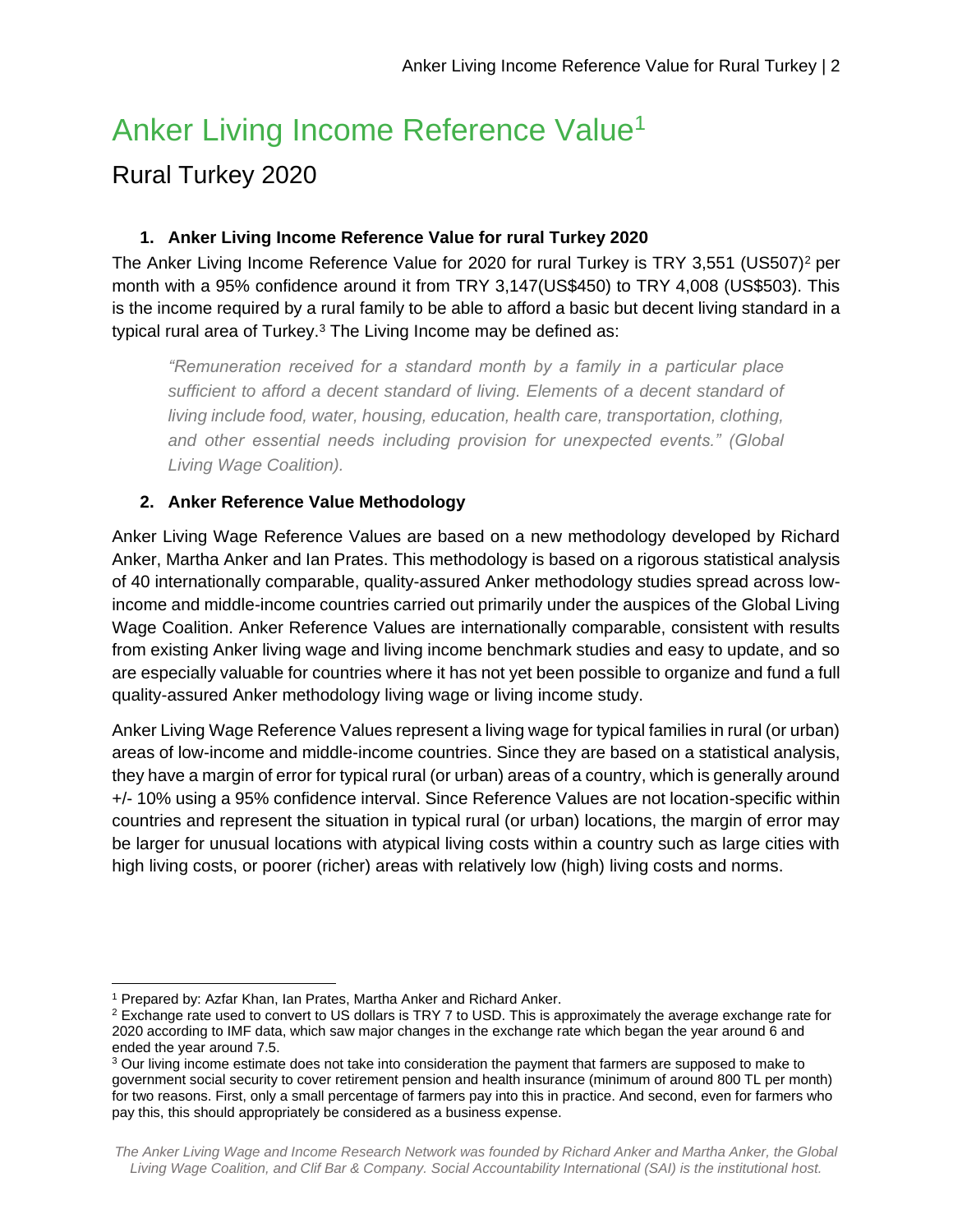#### **3. Country Context**

#### *Geography and demographics*

Part of Turkey is located on the eastern tip of Europe with the main part of Turkey between the Black Sea in the north and the Mediterranean Sea in the south. The Bosporus Straits, connecting the Mediterranean to the Black Sea is the continental divide between European and Asian parts of Turkey with almost 97% of Turkey's landmass lying in Asia. It borders, Armenia, Iran, Iraq, Syria and Georgia in the east, while Bulgaria and Greece are on its western border. Turkey is a fairly large country by area, being the 36<sup>th</sup> largest globally.

Turkey's population is almost 84 million in 2020, making it the 17<sup>th</sup> most populous in the world.<sup>4</sup> In 2000, its population growth rate stood at just over 1%, falling from roughly 1.5% in 2010 and roughly 2% in 2000. Its total fertility rate (TFR) of 2.01 reflects 'replacement level' fertility although it is worth noting that TFR is much higher in rural areas than in urban areas being 2.73 and 2.16 respectively in 2013 according to DHS data. Turkey's age structure has a fairly normal pyramidal distribution with the age cohort 25 to 54 years having the highest share (43.3%). Many believe that the country has entered a demographic transition similar to what East Asia experienced in the 1980s, where the productive working population is the large relative to children and retirees, thereby providing the potential for rapid income growth.

Over three-quarters (76%) of the population lives in an urban area with an annual urban growth rate of 2.04% between 2015 and 2020.<sup>5</sup> Istanbul, straddling the continental divide, is the largest city, with a population over 15 million and 18% of the total population of Turkey.

#### *Economy*

 $\overline{a}$ 

Turkey is considered an upper middle-income country.<sup>6</sup> It has the 20<sup>th</sup> largest nominal GDP in USD, and the 13<sup>th</sup> largest GDP in PPP (purchasing power parity). It was a founding member of the OECD in 1961 and the G20 group of countries.

Turkey has suffered many economic and political shocks in the course of its existence but has also demonstrated strong resilience in overcoming these difficulties. At the turn of the century in 2001, Turkey experienced a serious economic crisis. Though financial in nature, the shock brought about a significant devaluation of the currency, significant job losses and increased income inequality.<sup>7</sup> Turkey's subsequent economic recovery was a success according to the IMF. Between 2002 and 2007, GDP grew at an annual rate of 7.2%. Turkey also performed relatively well in the 2008 global financial crisis. After a slowdown in GDP growth to 0.6% in 2008 and a subsequent recession (which saw a 4.6% contraction in GDP), the economy strongly rebounded

<sup>4</sup> [https://data.worldbank.org/indicator/SP.POP.TOTL?locations=TR.](https://data.worldbank.org/indicator/SP.POP.TOTL?locations=TR) The World Bank figures are based on United Nations DESA-Population Division's estimates that incorporate results of the last census. <sup>5</sup> [https://www.indexmundi.com/turkey/demographics\\_profile.html](https://www.indexmundi.com/turkey/demographics_profile.html)

<sup>6</sup> These classifications*, inter alia*, include: CIA World Factbook, the World Bank Indicators and the Economist Intelligence Unit reports.

<sup>7</sup> Erinç Yeldan (2002) *Behind the 2000/2001 Turkish Crisis: Stability, Credibility, and Governance, for Whom?,*  Universitäts- und Landesbibliothek Sachsen-Anhalt, 2002. p178.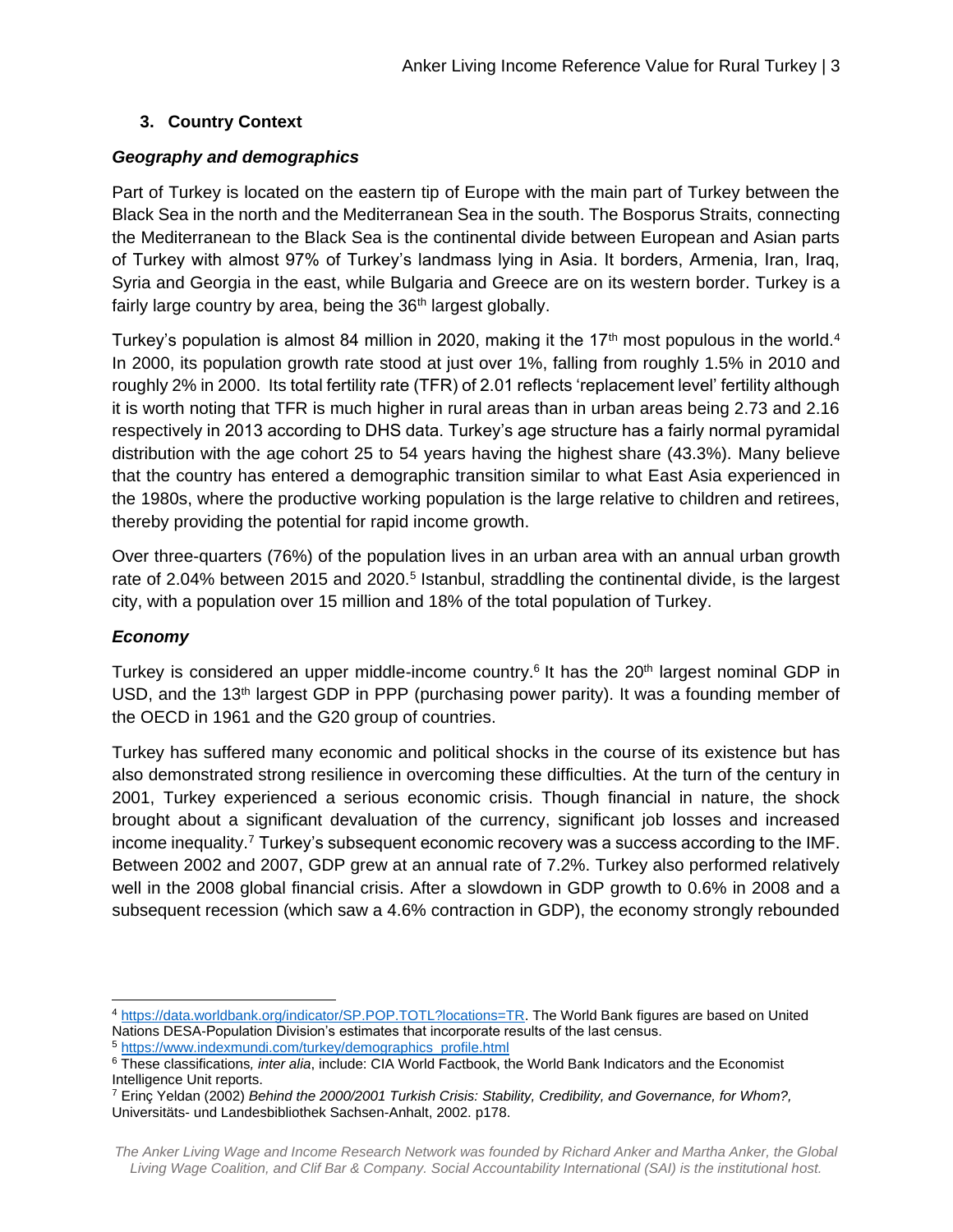with 8.8% growth in 2010 and 9.2% in 2011.<sup>8</sup> Average annual growth rates between 2002–2016 were the highest among all Organization for Economic Cooperation and Development (OECD) countries.

At the beginning of the 2010 decade, economic challenges included the country's current account deficit, its over-reliance on short-term external financing, and unfinished reforms. <sup>9</sup> Reforms introduced by successive governments were able to reduce the current account deficit. More recently in 2018, however, the country experienced another recession brought about, yet again, by a currency crisis related to low savings rate, heavy reliance on foreign borrowing and high inflation.<sup>10</sup>

In 2019, the sectoral distribution of GDP was as follows: agriculture 6.4%, industry 27.7%, and services 55.9%.<sup>11</sup> Agriculture employs 18% of the working age population but suffers from low productivity due to the large number of small farms. In contrast, high productivity reigns in the commercial agricultural sector. The country is a net exporter of agricultural products, and Turkey is the world's third largest exporter of tobacco.

Turkey has a fairly diverse industrial base and its manufacturing includes consumer electronics and home appliances, textiles and clothing, motor vehicle and automotive parts and transport (train and road), and machinery. The country ranks  $8<sup>th</sup>$  in the world when it comes to steel production, invests heavily in science and technology and has a thriving defense armaments industry. Industrial production has shown a steady increase since 2001.

Overall, the Turkish economy was generally believed to be healthy until the Covid-19 pandemic hit. The biggest risk to economic development was posed by the structural current account deficit caused by high energy imports, high levels of intermediate goods imports to support the export sector, and domestic consumption fueled by easily available credit. However, domestic policies led to uncertainties that eroded investor confidence and foreign investment flows and led to a slowdown of economic activity and higher levels of unemployment. There were also difficult geopolitical events taking place in the region that affect Turkey acutely.<sup>12</sup>

2020 has been difficult because of the adverse effects of the Covid-19 pandemic. GDP contracted by an estimated 3.9%, though a weak rebound to 3.6% is forecast for 2021.<sup>13</sup> With the onset of the Covid-19 pandemic, the shock to global demand has had large negative impacts on Turkey's trade and financial flows. These, combined with government containment measures, led to a sudden drop in Turkey's domestic demand and output over the early months of 2020. The fallout

- [https://www.files.ethz.ch/isn/55945/No\\_04\\_An\\_Overview\\_of\\_the\\_Turkish\\_Economy.pdf](https://www.files.ethz.ch/isn/55945/No_04_An_Overview_of_the_Turkish_Economy.pdf) <sup>9</sup> World Bank (2020) "Turkey Economic Monitor; Adjusting the Sails",
- <https://www.worldbank.org/en/country/turkey/publication/economic-monitor>

 8 Yilmaz Argüden (2007) "An Overview of the Turkish Economy: Outlook and Current Perspectives", The Middle East Policy Institute, Policy Brief, December.

<sup>10</sup> See "Turkey's lessons for emerging economies" , *Caixin (2018),* [https://www.caixinglobal.com/2018-08-19/turkeys](https://www.caixinglobal.com/2018-08-19/turkeys-lessons-for-emerging-economies-101316583.html)[lessons-for-emerging-economies-101316583.html](https://www.caixinglobal.com/2018-08-19/turkeys-lessons-for-emerging-economies-101316583.html)

<sup>11</sup> [https://www.statista.com/statistics/255494/share-of-economic-sectors-in-the-gross-domestic-product-in-](https://www.statista.com/statistics/255494/share-of-economic-sectors-in-the-gross-domestic-product-in-turkey/#:~:text=Share%20of%20economic%20sectors%20in%20gross%20domestic%20product%20in%20Turkey%202019&text=In%202019%2C%20agriculture%20contributed%206.43,percent%20and%2055.91%20percent%20respectively)

[turkey/#:~:text=Share%20of%20economic%20sectors%20in%20gross%20domestic%20product%20in%20Turkey%2](https://www.statista.com/statistics/255494/share-of-economic-sectors-in-the-gross-domestic-product-in-turkey/#:~:text=Share%20of%20economic%20sectors%20in%20gross%20domestic%20product%20in%20Turkey%202019&text=In%202019%2C%20agriculture%20contributed%206.43,percent%20and%2055.91%20percent%20respectively) [02019&text=In%202019%2C%20agriculture%20contributed%206.43,percent%20and%2055.91%20percent%20resp](https://www.statista.com/statistics/255494/share-of-economic-sectors-in-the-gross-domestic-product-in-turkey/#:~:text=Share%20of%20economic%20sectors%20in%20gross%20domestic%20product%20in%20Turkey%202019&text=In%202019%2C%20agriculture%20contributed%206.43,percent%20and%2055.91%20percent%20respectively) [ectively.](https://www.statista.com/statistics/255494/share-of-economic-sectors-in-the-gross-domestic-product-in-turkey/#:~:text=Share%20of%20economic%20sectors%20in%20gross%20domestic%20product%20in%20Turkey%202019&text=In%202019%2C%20agriculture%20contributed%206.43,percent%20and%2055.91%20percent%20respectively)

<sup>&</sup>lt;sup>12</sup> EIU Country Report: Turke[y https://country.eiu.com/turkey](https://country.eiu.com/turkey)

 $13$  Ibid.

*The Anker Living Wage and Income Research Network was founded by Richard Anker and Martha Anker, the Global Living Wage Coalition, and Clif Bar & Company. Social Accountability International (SAI) is the institutional host.*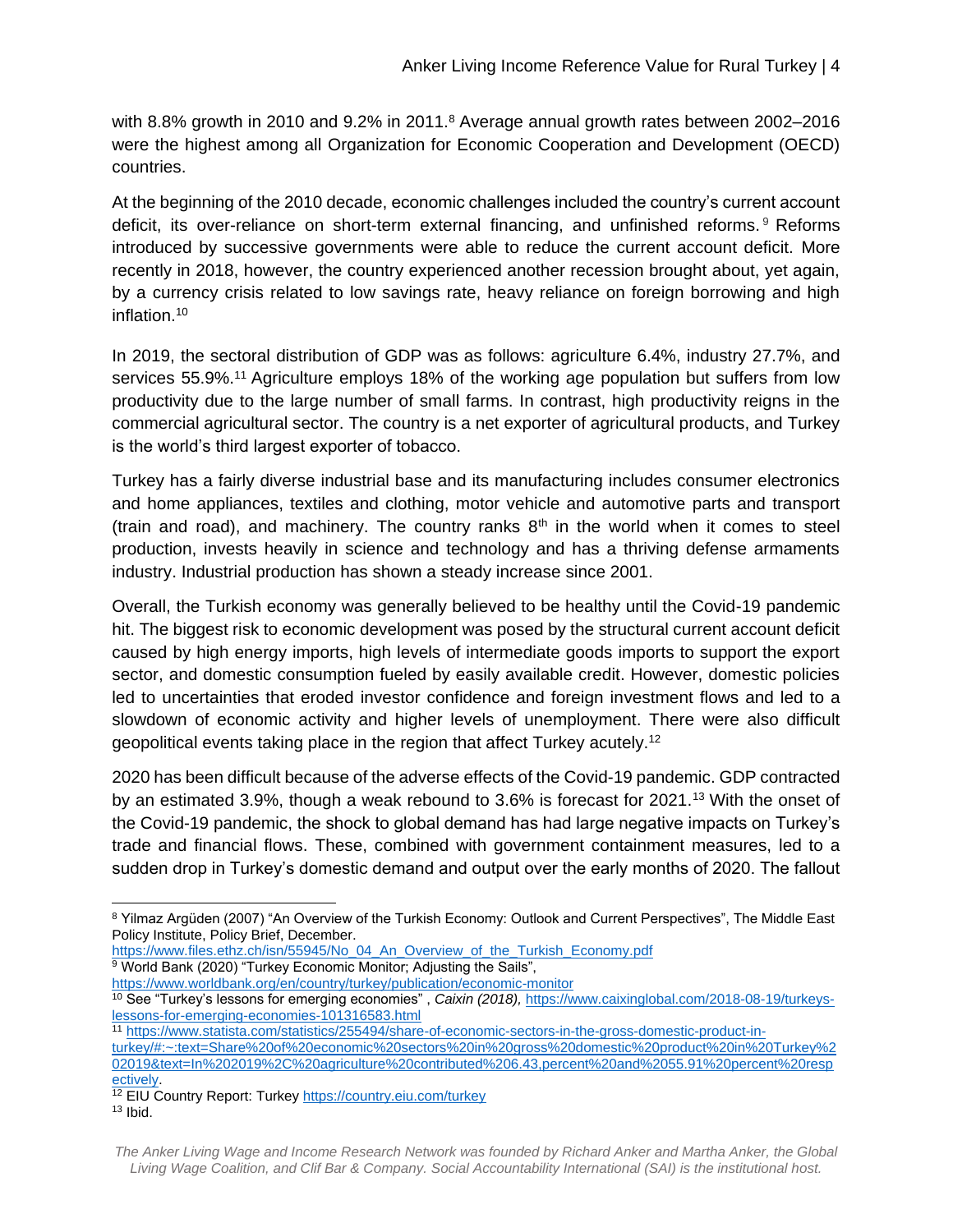of the pandemic was also evident in the worsening employment situation that has negatively affected the well-being of large segments of the Turkish population. Services have suffered, in particular, tourism (which accounts for 4% of GDP and supports many medium and small businesses and low-income households) that may have contracted by as much as 70% in 2020 according to the Turkish Ministry of Tourism and Culture. How the economy recovers from this pandemic is indeterminate and many are forecasting the current account deficit, which had been reduced significantly over the last five years, to increase and deepen in the upcoming years amid a rebound in imports.

#### *Social Conditions*

#### Inequality and Poverty

The provision of essential services in Turkey is excellent. 99% of the population has access to an improved source of drinking water; 97% has access to improved sanitation facilities; and the literacy rate stands at 96%. <sup>14</sup> Turkey's strong economic growth has enabled a reduction in poverty. Using an outdated poverty line (which although much too low for Turkey today is nonethe-less useful for observing trends in the poverty rate), the share of people living below the national poverty line dropped from 28.8% in 2003 to 1.6% in 2014.<sup>15</sup> Since then, Turkey has used a relative poverty line to measure its poverty rate in keeping with the practice of OECD (50% of median household income) and the EU (60% of median household income). This makes it difficult to know how poverty rates differ across Turkey, because TURKSTAT uses region-specific relative poverty lines.

Household disposable income varies greatly across Turkey. The skewed geographical pattern of economic development is a striking feature of Turkey's economic and social profile. The northwestern and west of the country is relatively developed whereas the southeast and to a lesser extent the east display the attributes of a developing country. This suggests higher poverty rates and deprivation in the lesser serviced and less developed regions.

There are deep social and economic divisions within Turkey. The World Inequality Database figures indicate that the top 1% in 2019 received 23.4% of total income and the top 10% received 53.3%, while the bottom 50% received 15.4%.<sup>16</sup> Turkey's Gini coefficient at .40 places it among the worst performers in the OECD group, although not high for a developing country as evidenced by OECD countries Mexico and Chile ranking below it.<sup>17</sup>

After a period when inequalities were at times portrayed as an incentive for economic and human development, recent studies have highlighted the harmful impact of inequality on health and wellbeing of societies.<sup>18</sup> Research has shown that policies aimed at improving income distribution

  $14$  Ibid.

<sup>15</sup> OECD (2016), *OECD Economic Surveys: Turkey 2016*, OECD Publishing, Paris, [https://www.oecd](https://www.oecd-ilibrary.org/economics/oecd-economic-surveys-turkey-2016_eco_surveys-tur-2016-en)[ilibrary.org/economics/oecd-economic-surveys-turkey-2016\\_eco\\_surveys-tur-2016-en](https://www.oecd-ilibrary.org/economics/oecd-economic-surveys-turkey-2016_eco_surveys-tur-2016-en)

<sup>16</sup> <https://wid.world/country/turkey/>

<sup>17</sup> UNDP (2016) "Case Study on Income and Social Inequalities in Turkey" prepared for the Regional Human Development Report 2016. p 3.

<sup>18</sup> See, for example: Richard Wilkinson and Kate Pickett (2009) *The Spirit Level: Why Equality is Better for Everyone*, Allen Lane, London; J. Stiglitz (2012) *The Price of Inequality*, W.W. Norton and Company, New York; A. Atkinson (2015) *Inequality: What can be done?* Harvard University Press, Cambridge.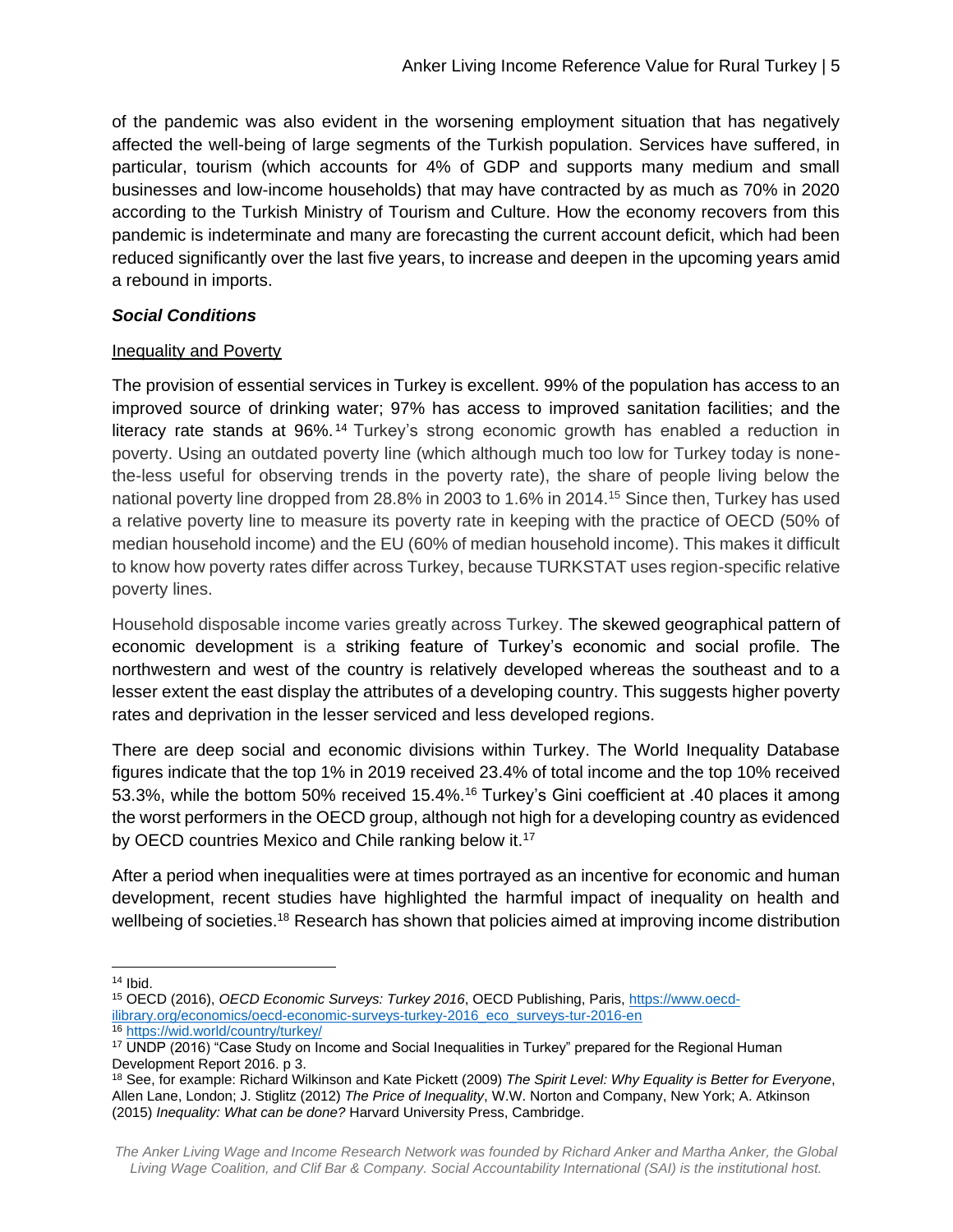are more effective in affecting poverty than policies targeted to improving consumption and growth. Indeed, analysts in Turkey have cogently argued how inequalities in income and wealth distributions are adversely affecting economic growth.<sup>19</sup> Reducing income inequality to tackle poverty has been recognized by the government as a priority. Some redistribution has taken place, which is evident in the increased outlays on social protection over the years. There has been an increase from 9.33 % in 2005 to 12.83 % in 2016 in social protection expenditures as a share of GDP.<sup>20</sup> The Human Development Index (HDI) has also improved from 0.655 in the last decade to 0.866 in the present one. However, issues related to disruptions caused by the refugee crisis and the Covid-19 pandemic have piled up and the initiative to alleviate poverty has slowed down according to the Borgen Project.<sup>21</sup>

#### **Education**

Education is an espoused objective in the country's secular constitution. It is also at the heart of the national economic agenda aimed at achieving convergence with OECD levels of income and productivity. Expenditures on education constitute the largest share of the Turkish government budget; the percentage of education spending as part of the overall Turkish budget increased by one-third between 2006 and 2013, from 8.5 percent to 12.4 percent.  $22$  Those increases notwithstanding, an OECD report indicates that the 4.6 percent of the gross domestic product (GDP) that Turkey spent on education in 2013 was less than the OECD average.<sup>23</sup> Overall, Turkey has progressed considerably on many standard education indicators in recent years, but in relative terms it continues to lag behind most other OECD countries.

Until the 2012/13 school year, the Turkish school system was based on a 1997 law, which mandated eight years of compulsory elementary education, followed by three years of optional secondary school. In 2012, compulsory education was extended to 12 years and provided free of charge. The new system was split into three levels of four years each (4+4+4 system) and many argue that this was designed to reverse the efforts of the secularist government to restrict enrollment in religious schools after five years of elementary studies and making pupils stay in general elementary schools for eight years. The new system puts Islamic education on a par with secular education and has given rise to allegations of the Islamization of Turkish society.

Among the failings of the Turkish government has been the slow pace of education reform. Even though the period of compulsory school education was extended, no measures were taken to improve the quality of education provided. Quality of education also differs by region and socioeconomic background, with the quality of education better in relatively well-off regions and richer communities.<sup>24</sup> The OECD previously identified a need for Turkey to prioritize raising the quality

 <sup>19</sup> Op cit. Kayakçi (2019) and Ayşe Buğra and Volkan Yılmaz (2016) "Inequalities in Turkey: An Overview", Paper prepared for the UNDP Regional Human Development Report 2016.

<sup>&</sup>lt;sup>20</sup> See Tamkoc, N. & Torul, O. (2018). "Cross-Sectional Facts for Macroeconomists: Wage, Income and Consumption Inequality in Turkey", Bogazici University, Working Papers, 2-20. Also see OECD Income Distribution Database, <http://www.oecd.org/social/income-distributiondatabase.htm>

 $21$  The Borgen Project, "The Status of Poverty in Turkey"<https://borgenproject.org/poverty-in-turkey/>

<sup>&</sup>lt;sup>22</sup> World Education News and Reviews (2017) "Education in Turkey"<https://wenr.wes.org/2017/04/education-in-turkey>

<sup>&</sup>lt;sup>23</sup> OECD (2020) "Education Policy Outlook in Turkey" OECD Education Policy Perspectives No.: 23, Paris. <sup>24</sup> Ibid.

*The Anker Living Wage and Income Research Network was founded by Richard Anker and Martha Anker, the Global Living Wage Coalition, and Clif Bar & Company. Social Accountability International (SAI) is the institutional host.*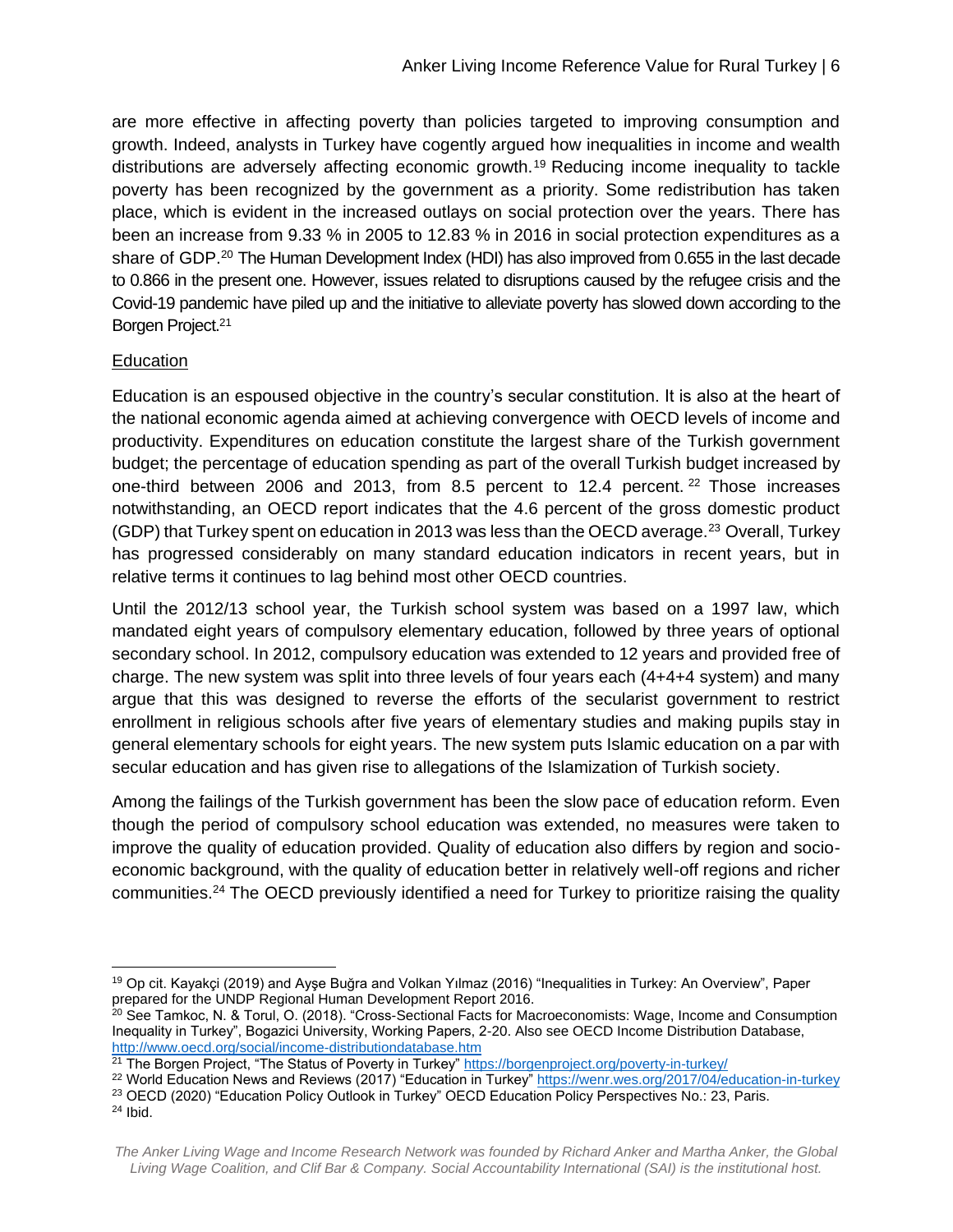of education across all levels and strengthening inclusiveness so that all students can access quality and engage in education regardless of the pathway they follow.

#### Health

Turkish healthcare has shown great improvement over the past twenty years. So much so that life expectancy at birth and at age 60 are higher than in the USA.<sup>25</sup> The Ministry of Health's *Health Statistics Yearbook 2016* indicates that annual expenditure on health by the government was 6.3% of GDP (lowest among OECD countries). However, the proportion publicly funded was 75.2%, which is rather average for OECD countries.<sup>26</sup>

Major reforms were undertaken in 2003 to address major inequities in health outcomes, and universal healthcare was introduced.<sup>27</sup> At this time, the Social Security Institution was established as a single payer institution, pooling both risk and funds from contributory health insurance and the government-financed Green Card scheme. The provision of free health care services for costly interventions and reduced cost sharing lowered out-of-pocket and ruinous expenditures. Consequently, satisfaction with health services grew from 39.5% in 2003 to 75.9% in 2011.<sup>28</sup> The healthcare seeking behaviour of the population also improved with hospital visits, including inpatient admissions, increasing from 124.3 million in 2002 to 337.8 million in 2011.<sup>29</sup>

The country has a mixed healthcare system with both public and private providers. Private healthcare has increased in Turkey in the last decade due to the problem of long queues in staterun hospitals. Most private hospitals have contracts with insurance companies so now treatment received varies from the state-run bodies. This is believed by some to have been a positive development as the quality of care has improved in state hospitals, possibly because of competition from private entities. But despite, the rapid growth of the private health institutions, it is believed that only a small group of about 2%, living mainly in the urban areas, has private health care and about 75 percent of private health expenditures are out-of-pocket rather than being covered by insurance.<sup>30</sup>

The Health Transformation Program (HTP) launched in 2003 for universal healthcare has brought about significant progress in health care delivery. Life expectancy at birth rose from 71 before HTP to 76 in 2011; infant mortality decreased from 31 in 2000 to 7.7 per 1,000 live births in 2012; and maternal mortality decreased from 70 in 2002 to 20 per 100,000 live births in 2013.<sup>31</sup> However, there is still room to improve the quality of healthcare, especially mental healthcare, better access to modern technology, and care of elderly population. These issues have been

<sup>29</sup> Op. cit Atun (2015)

<sup>30</sup> Library of Congress-Federal Research Division (2008) "Country Profile: Turkey" [https://www.loc.gov/rr/frd/cs/profiles/Turkey.pdf.](https://www.loc.gov/rr/frd/cs/profiles/Turkey.pdf)

<sup>31</sup> WHO (2012) *World Health Statistics 2012,* Geneva: World Health Organization; Available

at [https://apps.who.int/iris/bitstream/handle/10665/81965/9789241564588\\_eng.pdf?sequence=1](https://apps.who.int/iris/bitstream/handle/10665/81965/9789241564588_eng.pdf?sequence=1)

<sup>25</sup> Mortality Collaborators (2018) "Global, regional, and national age-sex-specific mortality and life expectancy, 1950– 2017: a systematic analysis for the Global Burden of Disease Study 2017", *Lancet 2018; 392: 1684–735* 

<sup>26</sup> See Ministry of Health (2016) *[Health Statistics Yearbook](https://ohsad.org/wp-content/uploads/2017/12/13160.pdf)* 2016, Istanbul, Turkey: General Directorate of Health Research.

<sup>27</sup> Rifat Atun (2015) "Transforming Turkey's Health Care System – Lessons for Universal Coverage", *The New England Journal of Medicine, 373:14,1285-1289.*

<sup>&</sup>lt;sup>28</sup> Atun R, Aydın S, Chakraborty S, et al. (2013) "Universal health coverage in Turkey: enhancement of equity", *Lancet 382:65-99.*

*The Anker Living Wage and Income Research Network was founded by Richard Anker and Martha Anker, the Global Living Wage Coalition, and Clif Bar & Company. Social Accountability International (SAI) is the institutional host.*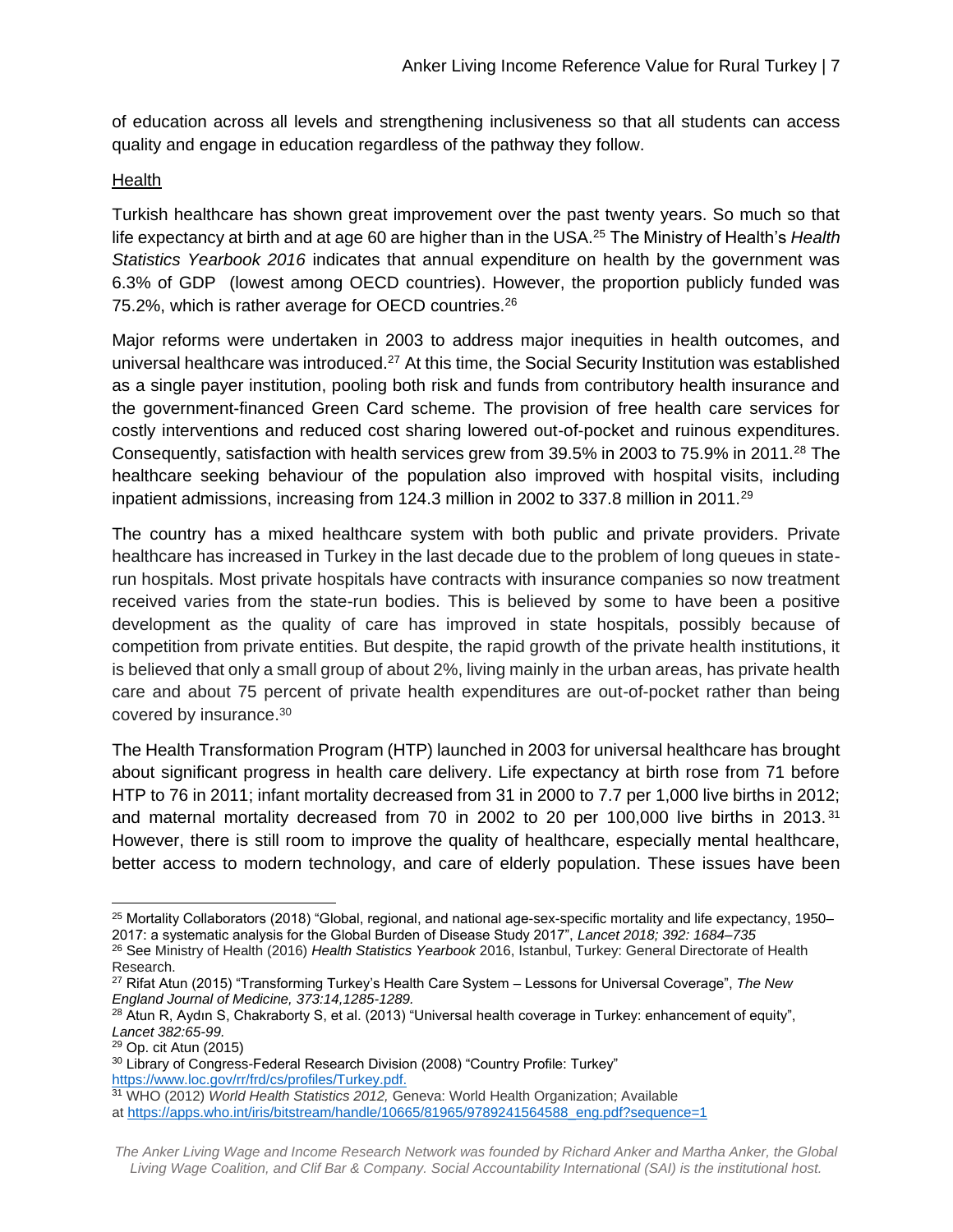highlighted as requiring special attention. Also, a greater proportion of annual budgetary outlays are needed for health care. And since health care provisions vary significantly within the country, improved public health services are needed in the neglected and rural areas.

#### *Labor Market*

ILO modeled estimates show that agriculture accounted for 18.0%, industry for 26.1% and services for 56% of the employed labor force in 2020. Labor force participation rates (LFPR) according to 2019 labor force survey data for males and females age 25-54 were 90.5% and 44.5% respectively with the latter especially low for an OECD country. Rural unemployment rates for males and females ages 25+ according to ILO modeled data were 7.8% and 11.0% respectively.<sup>32</sup> Part-time employment rates (fewer than 35 hours per week) for males and females ages 25+ in 2020 were 11.0% and 13.9% respectively according to ILO modeled data.

Despite Turkey's strong economic growth over the last two decades, the importance of informal jobs has not significantly decreased, and labor informality remains high at about 36 percent.<sup>33</sup> The informal economy remains a major source of jobs, particularly for low-skilled workers many of whom are women with most of these workers are found in agriculture, construction and low and medium technology services.<sup>34</sup>

The situation is exacerbated by the employment of informal workers in formal sector establishments looking to pay lower wages and avoid taxes. It has been suggested by the World Bank that the high-degree of informality of employment in Turkey is due to excessive regulation, in particular the stringency of employment protection. Another factor cited is that many consider the minimum wage high, and this contributes to the reluctance of formal firms to create formal jobs. In 2016, the government enacted a set of regulations to allow for more flexible forms of employment. These included, better-regulated temporary work contracts, part-time work, and home-based work, but the success of these has been limited and they were deemed by the World Bank as not being beneficial to workers.<sup>35</sup>

#### **4. Income ladder and gaps to living income in rural Turkey**

Figure 1 provides an income ladder for rural Turkey and so context on gaps to living income. It compares the Anker Living Income Reference Value for rural Turkey with four other indicators. The Anker Living Income Reference Value of TRY 3,551 (US \$531) per month is more than twice family income at the World Bank \$5.50 (PPP) per person per day poverty line for an upper middleincome country such as Turkey, and 42% higher than family income at Turkey's national poverty line which is a relative poverty line defined as 50% of average equivalized household disposable income. On the other hand, the Anker Living Income Reference Value is slightly lower than family income if adult family members earn the national minimum wage – attesting to the high level of the minimum wage in Turkey, especially for rural areas. Also, it is important to keep in mind that the minimum wage only applies in practice to workers with a formal contract in formal enterprises and that in rural areas even large commercial farms employ many workers on an informal basis

 <sup>32</sup> OECD (2020) *Labour Force Statistics 2020*, Paris, OECD.

<sup>33</sup> World Bank (2018) "Doing Business 2018: Reforming to Create Jobs", Flagship Report, Washington DC.

<sup>34</sup> World Bank (2019) *Jobs Diagnostic: Turkey,* International Bank for Reconstruction and Development, Washington D.C.

<sup>35</sup> Ibid. p 78.

*The Anker Living Wage and Income Research Network was founded by Richard Anker and Martha Anker, the Global Living Wage Coalition, and Clif Bar & Company. Social Accountability International (SAI) is the institutional host.*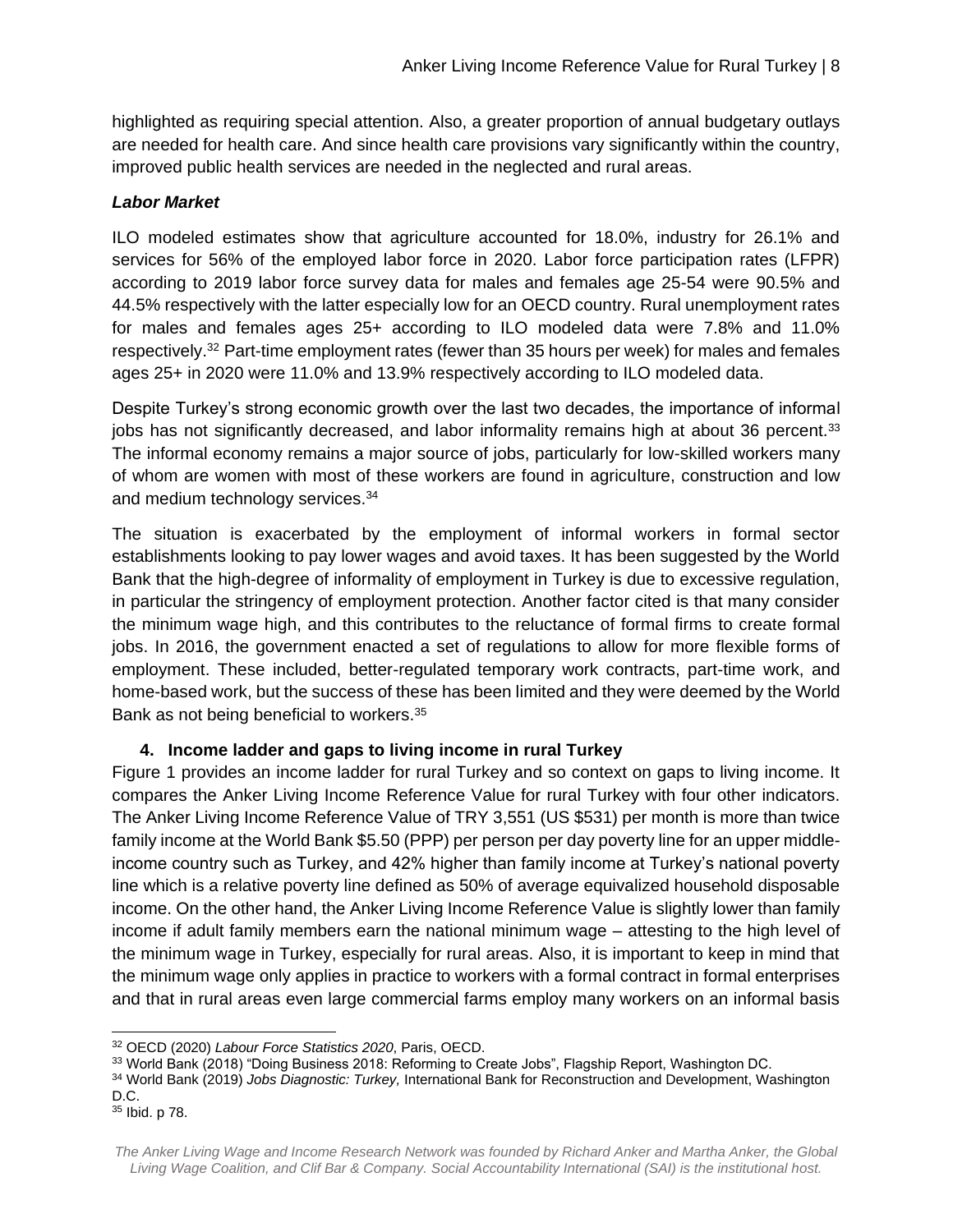using temporary contracts and other flexible work arrangements. The Reference Value is 4% lower than national median disposable household income in 2019. However, it is important to keep in mind that household income is much lower in rural. It is also important to keep in mind that there are large regional differences in household income across Turkey and for this reason it would make sense to use the lower confidence limit of the Anker Reference Value (TRY 3,147) for the poorer and less developed regions and the upper confidence limit (TRY 4,008) for the richer and more developed regions. To determine more precisely regional differences in living incomes, full Anker Benchmark living income studies are required.<sup>36</sup>



**Figure 1**

#### Notes:

<sup>a</sup> Turkey uses a relative poverty line. It is one-half of median equivalized household disposable income (which is the definition of poverty used by OECD). The last year available is 2019. We converted this into a poverty line for a family of 4 persons using the TURKSTAT equivalence scale (reference person in family is 1.0, each additional person age 14+ is 0.5, and each additional person below age 14 is 0.3) and updated this by inflation to 2020.

*The Anker Living Wage and Income Research Network was founded by Richard Anker and Martha Anker, the Global Living Wage Coalition, and Clif Bar & Company. Social Accountability International (SAI) is the institutional host.*

<sup>36</sup> Living income is affected by prices (living costs for similar goods and services) as well as decency norms (that are related to household income). Prices do not vary much across Turkey. According to 2017 TURKSTAT data on living costs for Turkey's 26 regions, the most expensive region (Istanbul) is only 15% more expensive than the average for Turkey and the most expensive region excluding Istanbul and Ankara is only 9% more expensive than the average for Turkey. The poorest region is only 7% less expensive than the average for Turkey. In contrast as indicated earlier in this report, household disposable income per capita varies greatly across Turkey. The northwestern and west of the country is relatively developed whereas the southeast and to a lesser extent the east display the attributes of a low-income developing country. For example, median household income equivalized for family size is around 2.7 times higher in Istanbul and Ankara than in the poorest regions of Turkey.